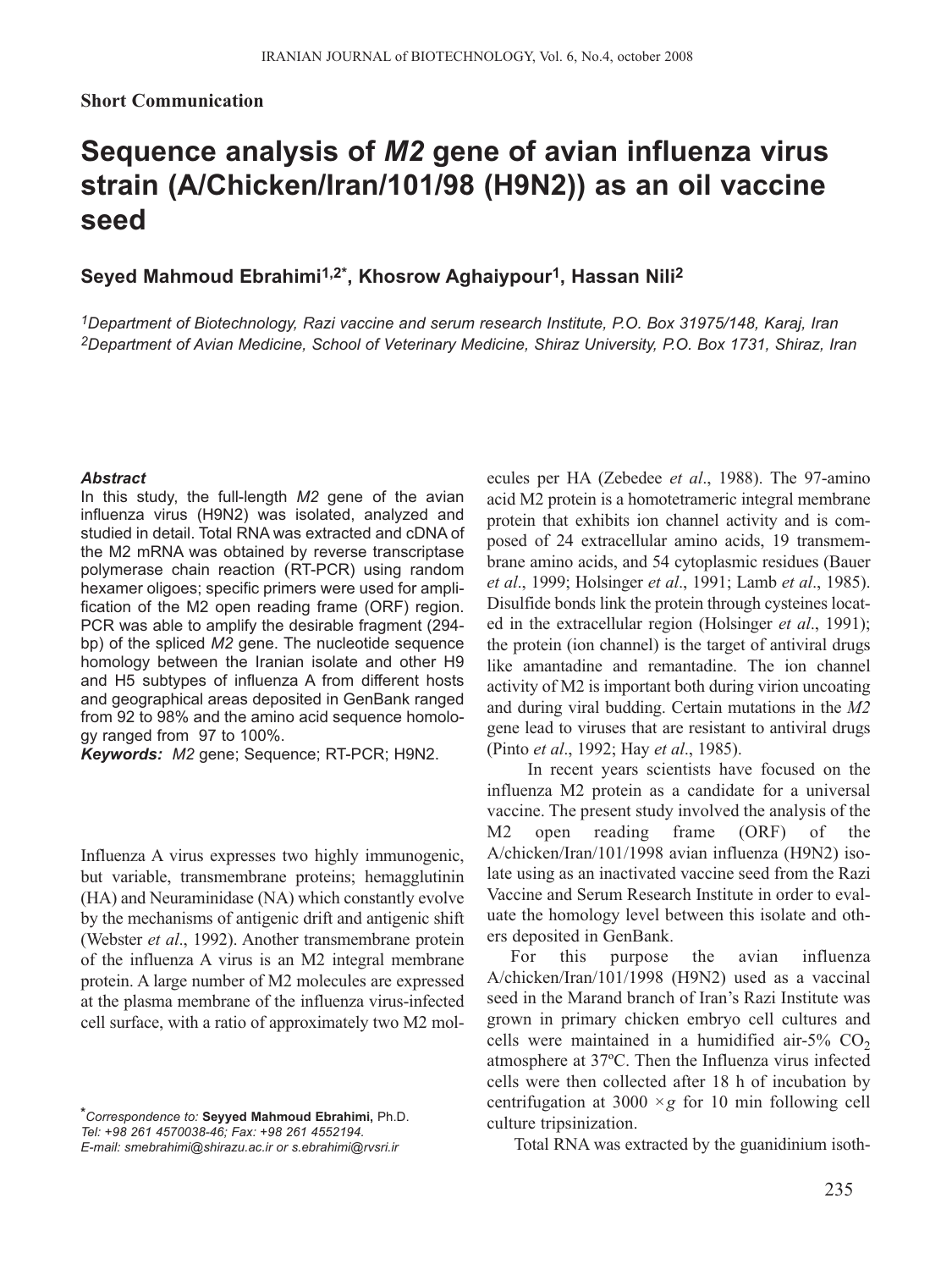iocyanate method using RNX-Plus™ (Cinagen, Tehran, Iran) solution. The extracted total RNA was then dissolved in 20 µl of RNase-free water. To clone full-length spliced *M2* mRNA in cell culture, two gene-specific primers (M2U and M2L) were designed, the gene specific sequences were selected by comparison and alignment of the *M2* gene sequences retrieved from the GenBank database by DNAMAN (version 4.13) and Oligo (version 5) software. The designed primers sequences are as follows: M2U (Forward): 5´GGAATTCCATATGAGTCTTCTAACCGAG3´ and the M2L (Reverse): 5<sup>'</sup>GGAATTCCT-TACTCCAGCTCTATGTTG 3´.

After RNA extraction, cDNA synthesis was prepared by the AMV first strand cDNA synthesis kit (Mannheim, Roche, Germany) using random hexamer oligoes, according to the manufacture's protocol. The cDNA was then amplified using specific primers (M2U and M2L) resulting in a 310 bp fragment of the spliced *M2* gene containing restriction enzymes site sequences.

Polymerase chain reaction (PCR) was performed in a 50  $\mu$ l mixture containing 5  $\mu$ l of 10X reaction buffer with  $MgSO<sub>4</sub>$  (2mM), 4 µl of mixed dNTPs (2.5 mM each), 1 µl of each specific primer (10 pmol each), 0.5 µl of *pfu* DNA polymerase (2.5 u/µl) (Mannheim, Roche, Germany), 3 µl of cDNA template, and 35.5 µl of DEPC water. The PCR program involved denaturation at 95ºC for 3 min, followed by 5 cycles of denaturation at 95ºC for 1 min, annealing at 54ºC for 1 min, extension at 72ºC for 1 min, and then 30 cycles of denaturation at 95°C for 1 min, annealing at 56ºC for 1 min, extension at 72ºC for 1 min, followed by a final extension at 72ºC for 10 min. The resulting PCR products were then analyzed by  $1.5\%$  (w/v) agarose gel electrophoresis. The PCR products were subsequently run on a  $1\%$  (w/v) agarose gel and the distinct band was purified using PCR product purification kit (Mannheim, Roche, Germany), according to manufacture protocol. The resulting purified product was sequenced by the MWG Biotech Co. (Germany). All sequence data were identified by Blast search in the NCBI database and compared with registered avian influenza isolates in GenBank.

The PCR technique was able to amplify two distinct bands, the desirable fragment (310 bp) of the spliced *M2* gene ORF containing restriction enzymes site sequences and the fragment (1000 pb) of the segment 7 gene belonging to the A/chicken/ Iran/101/1998 (H9N2) (Fig. 1). The nucleotide



**Figure 1.** Analysis of the PCR product on 1.2 % (w/v) agarose gel. Lane 1, contains a 100-bp DNA ladder (Fermentas, Germany); lane 2 and 3, contain positive samples with the upper bands representing segment 7 (26-1027 nt) and the lower bands representingthe *M2* gene (ORF); lane 4, contains a negative control; lane 5, contains a 1kb DNA ladder (Fermentas, Germany).

sequence homology between the Iranian isolate and the other GenBank deposited isolates of influenza A viruses from different hosts and geographical areas ranged from 87% to 98% (data not shown). The maximum *M2* gene homology was observed between the Iranian isolate and the H9 and H5 isolates from Dubai, Pakistan, and Hong Kong states (Fig. 2).

To perform a direct comparison between the Iranian M2 extracellular domain and those of the other isolates deposited in GenBank, the amino acid sequences of all isolates were compared with that of the A/chicken/Iran/101/1998 (H9N2) representing as a baseline sequence. The amino acid sequence homologies ranged from 92% to 100% among all H5 and H9 isolates of influenza A obtained from different hosts and geographical areas (Fig. 3).

The nucleotide sequence of the Iranian *M2* gene isolate diverged by 2% from the most closely related viruses in GenBank. At the nucleotide level based on the *M2* gene, the Iranian isolate was more closely related to its neighboring states, such as Dubai and Pakistan. A similar relationship could be seen between the Iranian isolate and the Hong Kong H9 and H5 isolates, exhibiting nucleotide sequence differences of approximately 2% and amino acid sequence homology of 100%. Nucleotides similarities observed between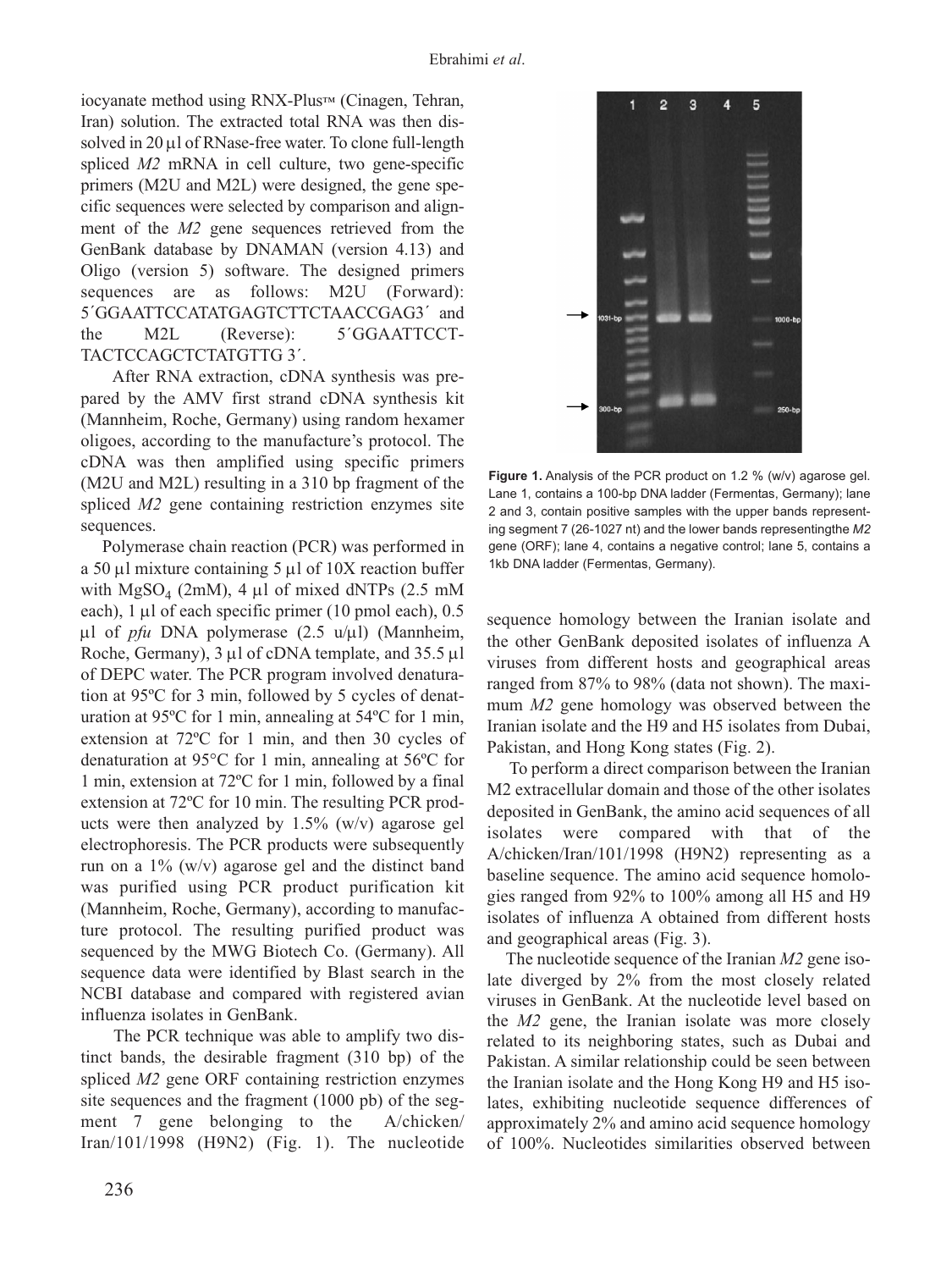the H5 and H9 isolates were more than other isolates that were derived from hosts located in different areas. The N-terminal domain of the influenza A M2 protein is the major part of this immunogenic protein (Neirynck *et al*., 1999). Hence, in this study the *M2* open reading frame was translated and the region between amino acids position 1 and 24 of the M2 protein was analyzed. Sequence alignment based on the amino acid sequences of the M2 protein exhibited less diversity than the nucleotide-based sequence alignments. The 100% homology level between the N-terminal domain of the H5 and H9 isolates was considerable. Those which did not show 100% homology only possessed substitution of 1 and rarely 2 residues within residue 10 and 16 over a span of 24 residues. These changes are consistent with those described in previous reports (Widjaja *et al*., 2004).

Meanwhile, comparisons of the amino acid sequences of the M2 protein belonging to the Iranian H9N2 isolate with all other isolates of influenza A deposited in GenBank, indicated that the gene and amino acid sequences between all H9 and H5 isolates are more closely related than others. In this study, from the alignment of the *M2* gene and comparison of amino acids, it was not possible to find an *M2* gene or amino acid substitution that was a host or regionrelated substitution. They tend to vary more between species than within them and do not appear to change progressively over time, such as the surface glycoprotiens.

| A/chicken/Iran/101/1998(H9N2)<br>GATGGGGTTGCAGATGCAGCGATTCAAGTGATCCTCTCGT<br>A/chicken/Dubai/463/2003(H9N2)<br>A/chickenPakistan/2/99(H9N2)<br>A/Hong Kong/1073/99 (H9N2)<br>A/Hong Kong/5321997 (H5N1)<br>A/chickenIran101/1998(H9N2)<br>TGTTGCAGCAAGTATCATTGGGATATTGCACTTGATATTG<br>A/chicken/Dubai/463/2003(H9N2)<br>A/chicken/Pakistan/2/99(H9N2)<br>A/Hong Kong/1073/99 (H9N2)<br>--------------------------------------<br>A/Hong Kong/532/1997 (H5N1)<br>-------------------------------------<br>A/chicken/Iran/101/1998(H9N2)<br>TGGATTCTTGATCGTCTTTTTTTCAAATGCATTTATCGTC<br>A/chicken/Dubai/463/2003(H9N2) | 40<br>ATGAGTCTTCTAACCGAGGTCGAAACGCTTACCAGAAACG<br>40<br>40<br>40<br>40 | A/chicken/Iran/101/1998(H9N2)<br>A/chicken/Dubai/463/2003(H9N2)<br>A/chicken/Pakistan/2/99(H9N2)<br>A/Hong Kong/1073/99 (H9N2)<br>A/Hong Kong/532/1997 (H5N1) |  |
|----------------------------------------------------------------------------------------------------------------------------------------------------------------------------------------------------------------------------------------------------------------------------------------------------------------------------------------------------------------------------------------------------------------------------------------------------------------------------------------------------------------------------------------------------------------------------------------------------------------------|------------------------------------------------------------------------|---------------------------------------------------------------------------------------------------------------------------------------------------------------|--|
|                                                                                                                                                                                                                                                                                                                                                                                                                                                                                                                                                                                                                      | 80<br>80<br>80<br>80<br>80                                             |                                                                                                                                                               |  |
|                                                                                                                                                                                                                                                                                                                                                                                                                                                                                                                                                                                                                      | 120<br>120<br>120<br>120<br>120                                        |                                                                                                                                                               |  |
| A/chicken/Pakistan/2/99(H9N2)<br>A/Hong Kong/1073/99 (H9N2)<br>A/Hong Kong/532/1997 (H5N1)                                                                                                                                                                                                                                                                                                                                                                                                                                                                                                                           | 160<br>160<br>160<br>160<br>160                                        |                                                                                                                                                               |  |
| A/chicken/Iran/101/1998(H9N2)<br>GCTTTAAATACGGTTTGAAAAGAGGGCCTTCTACGGAAGG<br>A/chicken/Dubai/463/2003(H9N2)<br>A/chicken/Pakistan/2/99(H9N2)<br>A/Hong Kong/1073/99 (H9N2)<br>A/Hong Kong/532/1997 (H5N1)<br>------------------------------------                                                                                                                                                                                                                                                                                                                                                                    | 200<br>200<br>200<br>200<br>200                                        |                                                                                                                                                               |  |
| A/chicken/Iran/101/1998(H9N2)<br>AGTACCTGAGTCTATGAGGGAAGAGTATCGGCAGGAACAG<br>A/chicken/Dubai/463/2003(H9N2)<br>---G--------------------------------G---<br>A/chicken/Pakistan/2/99(H9N2)<br>A/Hong Kong/1073/99 (H9N2)<br>A/Hong Kong/532/1997 (H5N1)                                                                                                                                                                                                                                                                                                                                                                | 240<br>240<br>240<br>240<br>240                                        |                                                                                                                                                               |  |
| A/chicken/Iran/101/1998(H9N2)<br>CAGAGTGCTGTGGATGTTGACGATGGTCATTTTGTCAACA<br>A/chicken/Dubai/463/2003(H9N2)<br>A/chicken/Pakistan/2/99(H9N2)<br>A/Hong Kong/1073/99 (H9N2)<br>A/Hong Kong/532/1997 (H5N1)                                                                                                                                                                                                                                                                                                                                                                                                            | 280<br>280<br>280<br>280<br>280                                        |                                                                                                                                                               |  |
| A/chicken/Iran/101/1998(H9N2)<br><b>TAGAGCTGGAGTAA</b><br>A/chicken/Dubai/463/2003(H9N2)<br>--------------<br>A/chicken/Pakistan/2/99(H9N2)<br>--------------<br>A/Hong Kong/1073/99 (H9N2)<br>--------------<br>A/Hong Kong/532/1997 (H5N1)<br>--------------                                                                                                                                                                                                                                                                                                                                                       | 294<br>294<br>294<br>294<br>294                                        |                                                                                                                                                               |  |

**Figure 2.** Alignment of the *M2* gene sequences. Nucleotides matching those of the A/chicken/Iran/101/1998(H9N2) are shown as dashes.